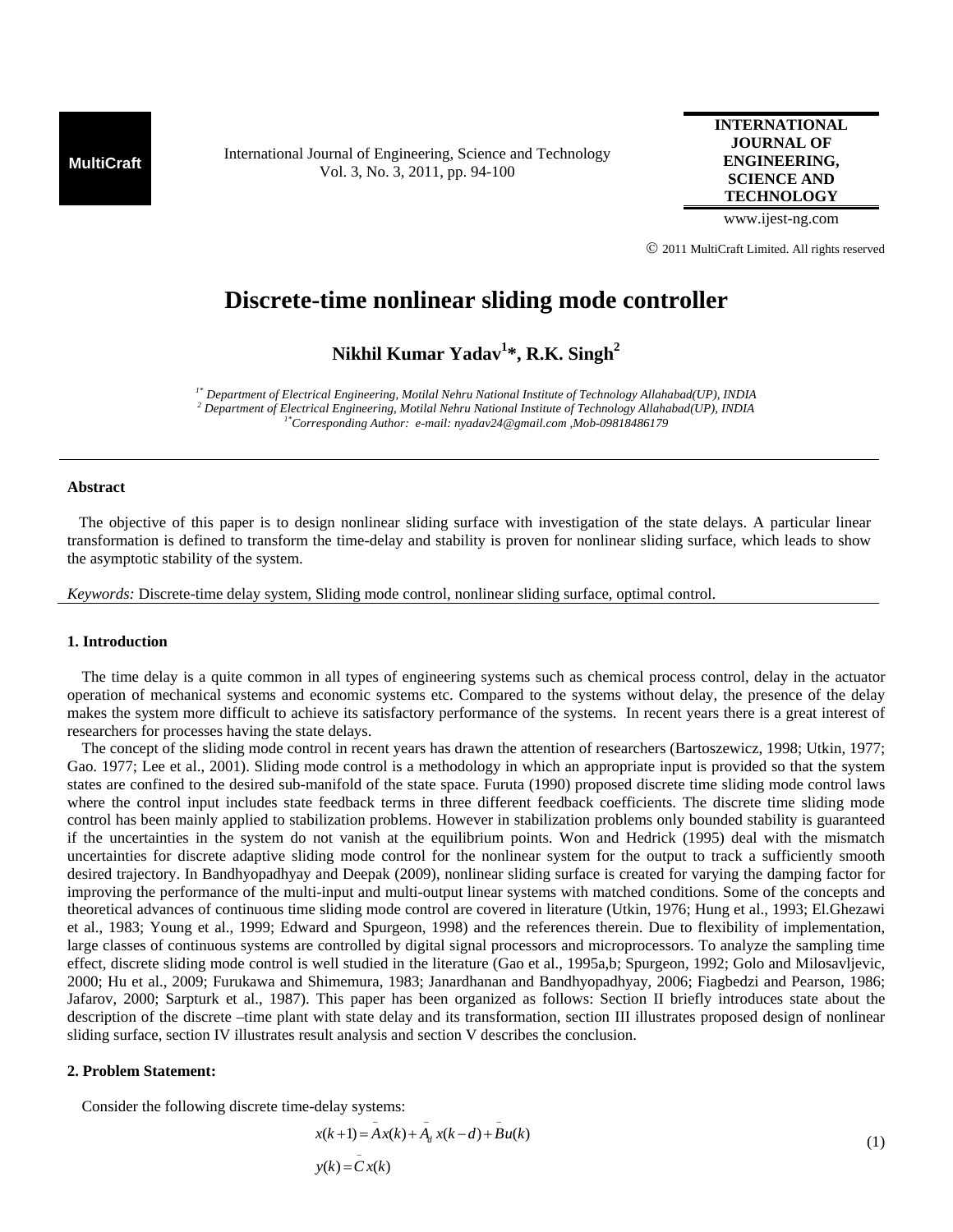Where  $x(k) \in R^n$  is the state vector,  $u(k) \in R^m$  is the control input,  $y(k) \in R^p$  is the output respectively. The term  $\overline{A}$ ,  $\overline{A}_d$ ,  $\overline{B}$ and  $\overline{C}$  are some constant matrices of appropriate dimensions and parameter  $d > 0$  is a constant. We assume the following assumptions.

 $\overline{A}$  Assumption I: the pair ( $\overline{A}$  $\overline{B}$ ) is controllable, the pair ( $\overline{A}$ ,  $\overline{C}$ ) is observable, matrices  $\overline{B}$  and  $\overline{C}$  have full rank.

 $y(k) = Cz(k)$ 

Assumption II:  $p > m$  and rank ( $\overline{C}$  $\overline{B}$ ) = m.

For analyzing the system (1), we will transform it in to its regular form. Let suppose  $B = \begin{bmatrix} B_1 & B_2 \end{bmatrix}^T$ 

And satisfies the det ( $B_2 \neq 0$ , there exists a linear non-singular transformation

$$
z = Tx = \begin{bmatrix} I_{n-m} & -B_1 B_2^{-1} \\ 0 & B_2^{-1} \end{bmatrix} x
$$
 (2)

It transforms the system dynamics (1) to its regular form

 $z(k+1) = Az(k) + A_d z(k-d) + Bu(k)$ 

Where

$$
z(k) = \begin{bmatrix} z_1(k) \\ z_2(k) \end{bmatrix}
$$
 (3)

The transform of the system can be shown with out loss of generality.

$$
z_1(k+1) = A_{11}z_1(k) + A_{12}z_2(k) + A_{d11}z_1(k-d) + A_{d12}z_2(k-d)
$$
  
\n
$$
z_2(k+1) = A_{11}z_1(k) + A_{22}z_2(k) + A_{d21}z_1(k-d) + A_{d22}z_2(k-d) + B_2u(k)
$$
  
\n
$$
y(k) = Cz(k)
$$
\n(4)

Where  $z_1(k) \in R^{(n-m)}$ ,  $z_2(k) \in R^m$  are the state vectors and the matrices A, A<sub>d</sub>, B<sub>2</sub> are the constant, with their appropriate dimensions. The following matrix can be written as follows after transformation. Regular form of the equation can be written as follows

$$
A = T \bar{A} T^{-1} = \begin{bmatrix} A_{11} & A_{12} \\ A_{21} & A_{22} \end{bmatrix}
$$
  
\n
$$
A_{reg} = \begin{bmatrix} A_{11} & A_{12} \\ A_{21} & A_{22} \end{bmatrix}
$$
 (5)

The regular form of the system's state delay is as follows

To Minimized the cost function

$$
A_{d} = T \bar{A}_{d} T^{-1} = \begin{bmatrix} A_{d11} & A_{d12} \\ A_{d21} & A_{d22} \end{bmatrix}
$$
  
\n
$$
A_{dreg} = \begin{bmatrix} A_{d11} & A_{d12} \\ A_{d21} & A_{d22} \end{bmatrix}
$$
  
\n
$$
B = T \bar{B} \begin{bmatrix} 0 \\ I_m \end{bmatrix}
$$
  
\n
$$
C = \bar{C} T^{-1}
$$
 (6)

 $z_1 \in \mathbb{R}^{n-m}$  and  $z_2 \in \mathbb{R}^m$  are the state vectors.  $A_{11}, A_{12}, A_{21}, A_{22}$  are known constant matrices with appropriate dimensions. I<sub>m</sub> is  $m \times m$  identity matrix.

*2.1 Calculating the optimal gain matrix* : From the discrete-time delay system, the gain matrix can be calculated as follows:

 $x(k + 1) = \overline{A} x(k) + \overline{A}_d x(k - d) + \overline{B} u(k)$  $y(k) = \overline{\overset{-}{C}} x(k)$ 

$$
J = \frac{1}{2} \sum_{0}^{\infty} (x^{T}(k)Qx(k) + u^{T}(k)Ru(k))
$$
 (7)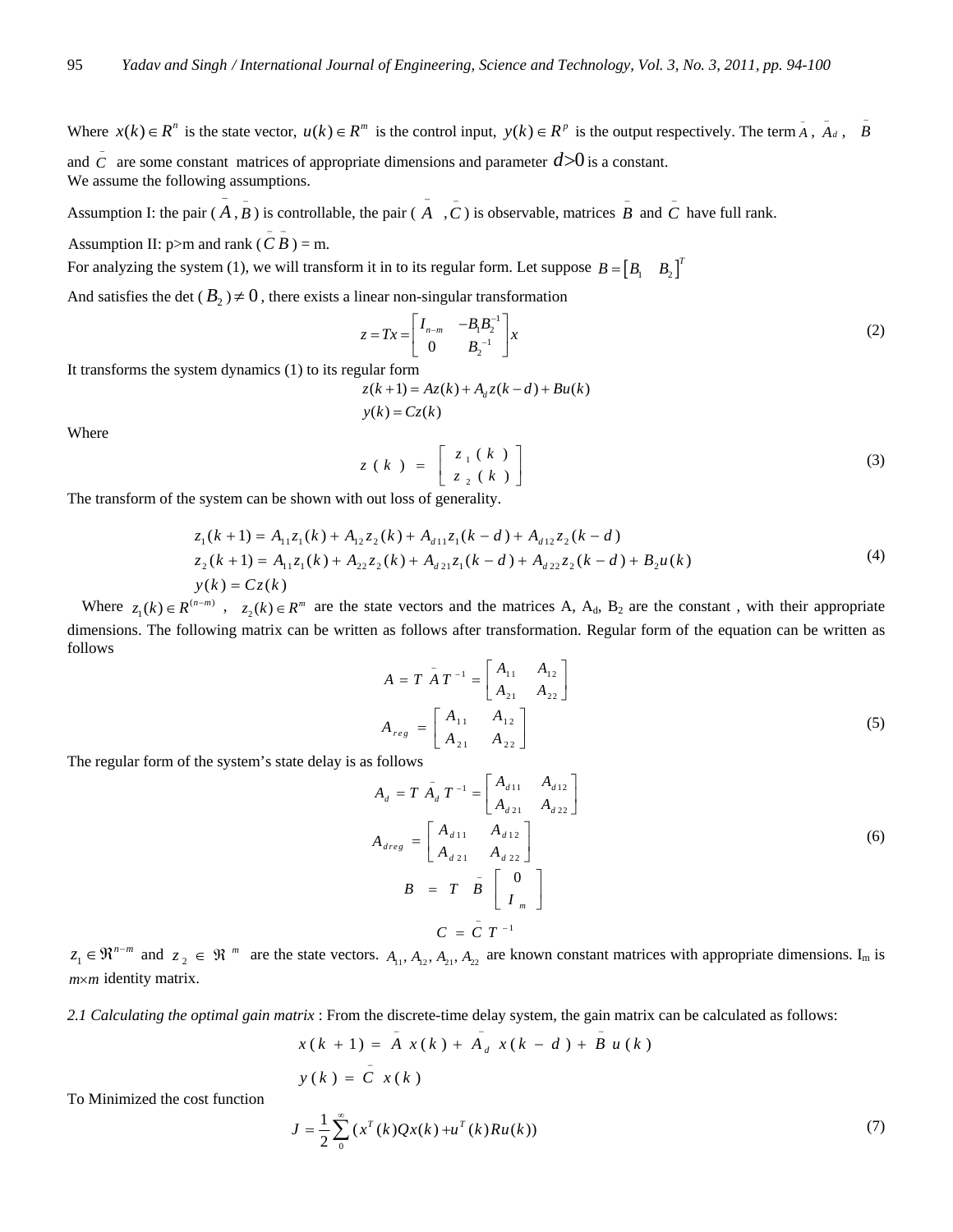To find out the gain with the help of LQR method and the resulting optimal gain matrix

 $R=1$ ,

Q=diag(Q1,Q2,Q3)

 $G=$ lqr $(\overline{A}, \overline{B}, Q, R)$ 

# **3. Designing of Nonlinear Sliding Surface**

In this section the designing of the nonlinear sliding surfaces for the general MIMO systems. Without loss of generality, the system described by (1) can be transformed in to regular form as follows

$$
z_1(k+1) = A_{11}z_1(k) + A_{12}z_2(k) + A_{d11}z_1(k-d) + A_{d12}z_2(k-d)
$$
  
\n
$$
z_2(k+1) = A_{11}z_1(k) + A_{22}z_2(k) + A_{d21}z_1(k-d) + A_{d22}z_2(k-d) + B_2u(k)
$$
  
\n
$$
y(k) = Cz(k)
$$
\n(8)

$$
z = Tx = \begin{bmatrix} z_1(k) \\ z_2(k) \end{bmatrix}
$$
 (9)

The sliding surface for the system in regular form is proposed as follows

$$
S(k) = CT z(k) = 0
$$
\n<sup>(10)</sup>

Without loss of generality of the system, the sliding mode control is as follows

$$
S(k) = CT z(k) = \begin{bmatrix} C_1 & I_m \end{bmatrix} \begin{bmatrix} z_1(k) \\ z_2(k) \end{bmatrix}
$$
 (11)

Where  $C^T \in \mathbb{R}^{m \times n}$ ,  $C_1 \in \mathbb{R}^{m \times (n-m)}$ ,  $I_m \in \mathbb{R}^{m \times m}$  dimension. For sliding motion the sliding condition is as follows

$$
S(k) = CT z(k) = 0
$$

Then

$$
S(k) = C^{T} z(k) = 0
$$
  
\n
$$
S(k) = [C_1 \t I_m] \begin{bmatrix} z_1(k) \\ z_2(k) \end{bmatrix} = 0
$$
  
\n
$$
S(k) = C_1 z_1(k) + z_2(k) = 0
$$
  
\n
$$
z_2(k) = -C_1 z_1(k)
$$
 (12)

$$
S(k) = \left[G - \psi(y(k)) \left\{ A_{12}^T P(A_{11} - A_{12}G) \right\} \right] I_m \left[ \begin{matrix} z_1(k) \\ z_2(k) \end{matrix} \right]
$$
  
\n
$$
C_1 = \left[G - \psi(y(k)) \left\{ A_{12}^T P(A_{11} - A_{12}G) \right\} \right]
$$
  
\n
$$
z_1(k+1) = A_{11eq} z_1(k) + A_{12} \psi(y(k)) A_{12}^T P A_{11eq} z_1(k)
$$

Seeing  $z_2(k)$  as dummy input of the subsystem (9). Substituting (12) into subsystem (9) yields

$$
z_1(k+1) = A_{11}z_1(k) - A_{12}C_1z_1(k) + A_{d11}z_1(k-d) - A_{d12}C_1z_2(k-d)
$$
  
\n
$$
z_1(k+1) = (A_{11} - A_{12}C_1)z_1(k) + (A_{d11} - A_{d12}C_1)z_1(k-d)
$$
\n(13)

The nonlinear sliding surface can be designed by incorporating the nonlinearity  $\psi$  ( $y$ ( $k$ )) in the system dynamics for proven for its stability. If the nonlinear surface is stable then the all the states trajectory will be on the stable surface for future all the time. The condition for the stability of the nonlinear surface as follows

$$
2\psi(y(k)) + \psi(y(k))A_{12}^T P A_{12}\psi(y(k)) \le 0
$$
\n(14)

*3.1 Proof :* The proof for the nonlinear sliding surface as stability follows.

Consider Lyapunov functional candidate for proving the nonlinear sliding surface as stable

$$
V_1(k) = z_1^T(k) P z_1(k)
$$
  
\n
$$
\Delta V(k) = V(k+1) - V(k)
$$
  
\n
$$
\Delta V_1(k) = z_1^T(k+1) P z_1(k+1) - z_1^T(k) P z_1(k)
$$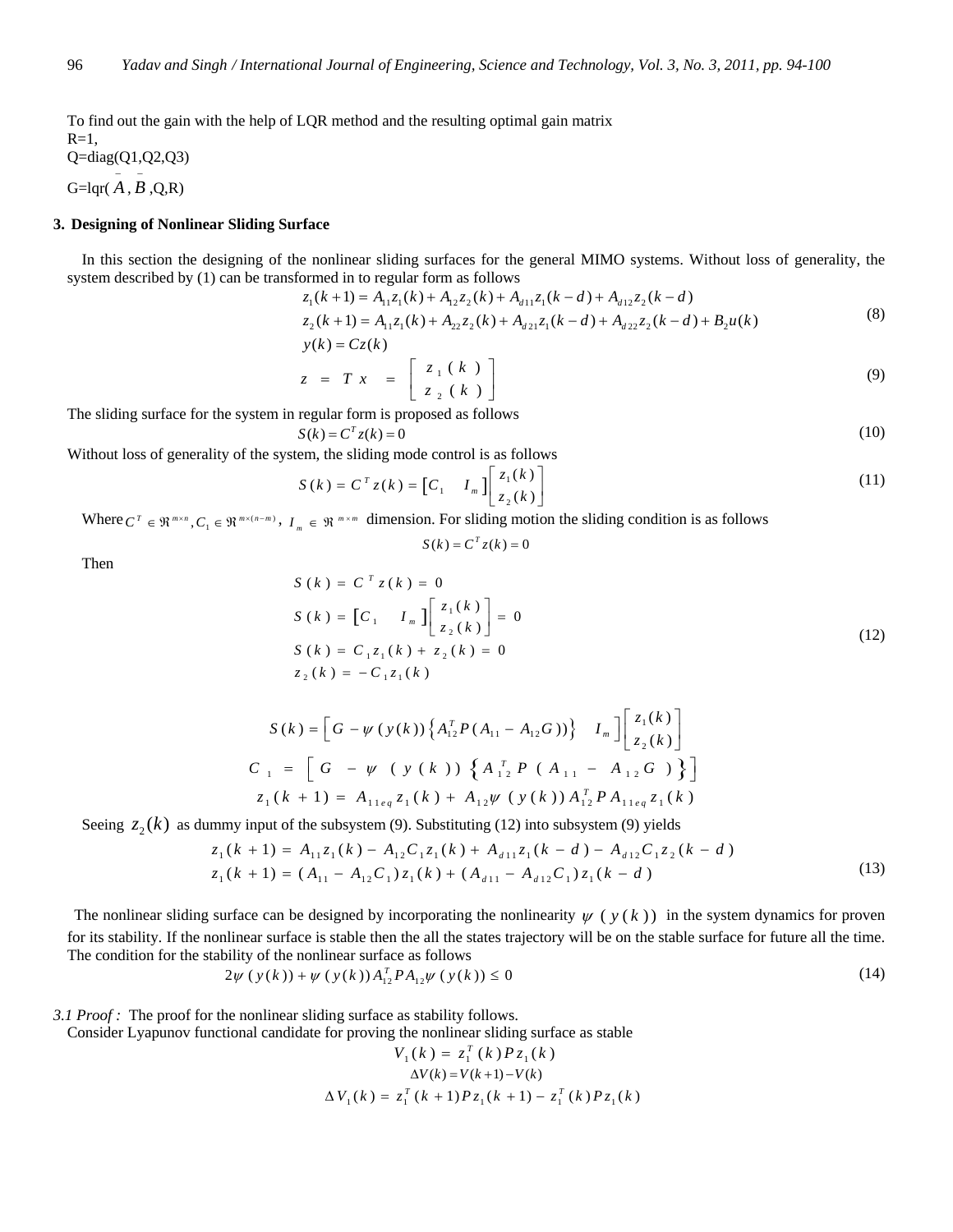$$
z_1(k+1) = A_{11}z_1(k) + A_{12}(-C_1z_1(k))
$$
  
\n
$$
z_1(k+1) = (A_{11} - A_{12}C_1)z_1(k)
$$
  
\n
$$
= A_{11} - A_{12}(G - \psi(y(k))A_{12}^T P(A_{11} - A_{12}G))z_1(k)
$$
  
\n
$$
= A_{11eq}z_1(k) + A_{12}\psi(y(k))A_{12}^T P A_{11eq}z_1(k)
$$
\n(15)

Where  $A_{11ea} = (A_{11} - A_{12}G)$  and transform state dynamics becomes as follows

$$
z_{1}(k + 1) = A_{11eq} z_{1}(k) + A_{12}\psi(y(k)) A_{12}^{T} P A_{11eq} z_{1}(k)
$$
  
\n
$$
S(k) = \left[ G - \psi(y(k)) \left\{ A_{12}^{T} P(A_{11} - A_{12}G) \right\} \right] I_{m} \right] \times \left[ \frac{z_{1}(k)}{z_{2}(k)} \right]
$$
  
\n
$$
C_{1} = \left[ G - \psi(y(k)) \left\{ A_{12}^{T} P(A_{11} - A_{12}G) \right\} \right]
$$
  
\n
$$
z_{1}(k + 1) = A_{11eq} z_{1}(k) + A_{12}\psi(y(k)) A_{12}^{T} P A_{11eq} z_{1}(k)
$$

For stability  $(A_{11} - A_{12}G)$  must have all the eigenvalues inside the unit circle. Now, we have to prove that the nonlinear sliding surface is stable by the Lyapunov method for the present state.

*3.2 Proof :* Consider the Lyapunov functional candidate as follows for proving asymptotic stability of the transform system

$$
V_1(k) = z_1^T(k)Pz_1(k)
$$
  

$$
V_1(k+1) = z_1^T(k+1)Pz_1(k+1)
$$

$$
\Delta V(k) = z_1^T(k+1)Pz_1(k+1) - z_1^T(k)Pz_1(k)
$$

$$
\Delta V(k) = \left\{ A_{11eq} z_1(k) + A_{12} \psi(y(k)) A_{12}^T P A_{11eq} z_1(k) \right\}^T P^* \left\{ A_{11eq} z_1(k) + A_{12} \psi(y(k)) A_{12}^T P A_{11eq} z_1(k) \right\} - z_1^T(k) P z_1(k) \n\Delta V(k) = z_1^T(k) A_{11eq}^T P A_{12} \psi(y(k)) A_{12}^T P A_{11eq} z_1(k) + z_1^T(k) A_{11eq}^T z_1(k) - z_1^T(k) P z_1(k) + z_1^T(k) A_{11eq}^T P A_{12} \psi(y(k)) A_{12}^T P A_{11eq} z_1(k) + e_1^T(k) A_{11eq}^T P A_{12} A_{12}^T \Psi(y(k)) * A_{12}^T P A_{11eq} e_1(k) = - z_1^T H z_1(k) + z_1^T(k) A_{11eq}^T P A_{12} \left\{ 2 \psi(y(k)) + \psi(y(k)) A_{12}^T P A_{12} \psi(y(k)) \right\} * A_{12}^T P A_{11eq} z_1(k)
$$
\n(16)

Where H is some small positive definite matrix Let  $z_1^T(k) A_{11eq}^T P A_{12} = N^T$ 

$$
\Delta V_1(k) = N^T \left\{ 2\psi(y(k)) + \psi(y(k+))A_{12}^T P A_{12} \psi(y(k+)) \right\} N - z_1^T(k) H z_1(k)
$$
\n(17)

From (14)

$$
2\psi(y(k)) + \psi(y(k))A_{12}^T P A_{12} \psi(y(k)) \le 0
$$
  
 
$$
\Delta V(k) = -z_1^T(k)Hz_1(k)
$$

Here it is proven that the nonlinear sliding surface is asymptotically stable as the  $\Delta V(k)$  is negative definite, therefore all the states will be tracking on stable nonlinear sliding surface for all the future time.

*3.3 Lemma 1 [22]* Given constant matrices D, E and a symmetric constant matrix Y of appropriate dimensions, the following inequality holds:

$$
Y + DEF + E^T F^T D^T < 0
$$

Where F satisfies  $F^T F \leq N$ , if and only if for some  $\zeta > 0$ 

$$
Y + \begin{bmatrix} \zeta^{-1} E^T & \zeta D \end{bmatrix} \begin{bmatrix} N & 0 \\ 0 & I \end{bmatrix} \begin{bmatrix} \zeta^{-1} E \\ \zeta D^T \end{bmatrix} < 0 \quad \text{holds.}
$$

The main result of the asymptotic stability of the reduced order with time delay is summarized as per following theorem.

*3.4 Theorem 1***:** If there exists a symmetric and positive definite matrix P, some matrix M and some scalar ζ such that reduced order discrete-time system is asymptotically stable via sliding mode surface (13):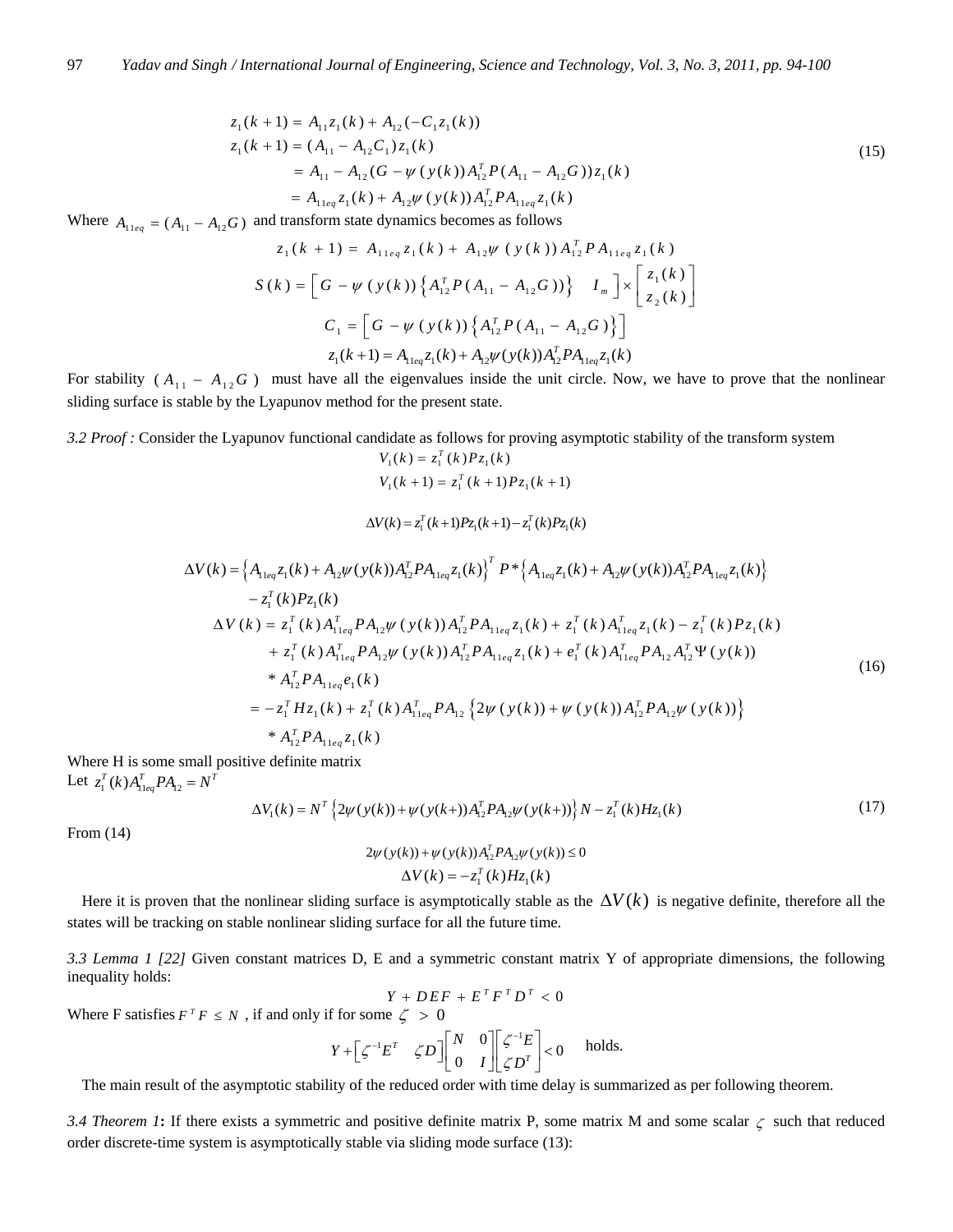$$
\begin{bmatrix}\n-H & * & * & * \\
A_{11}H + A_{12}M & -H & * & * \\
E_1H + E_2M & 0 & -\zeta I & * \\
0 & \zeta D^T & 0 & -\zeta I\n\end{bmatrix}
$$

Where  $-H = P^{-1}$ ,  $M = C_1 P^{-1}$  and \* denotes the transposed elements in the symmetric positions.

*3.5 Proof:* Consider the Lyapunov function candidate for delay system 1

$$
V(k) = z_1^T(k)Pz_1(k) + \sum_{\alpha=k-d}^{k-1} z_1^T(\alpha)Qz_1(\alpha)
$$
\n(18)

Where P and Q are positive definite symmetrical matrices. The difference of  $V(k)$  is

$$
\Delta V(k) = V(k+1) - V(k)
$$
\n
$$
= z_1^T(k+1)Pz_1(k+1) + \sum_{\alpha=k+1-d}^{k} z_1^T(\alpha)Qz_1(\alpha)
$$
\n
$$
- z_1^T(k)Pz_1(k) - \sum_{\alpha=k-d}^{k-1} z_1^T(\alpha)Qz_1(\alpha)
$$
\n
$$
\Delta V(k) = [A_1^Tz(k) + A_{d1}^Tz(k-d)]^T \times P[A_1^Tz(k) + A_{d1}^Tz(k-d)]
$$
\n
$$
+ z^T(k)Qz(k) - z^T(k-d)Qz(k-d)
$$
\n
$$
= \Psi^T(k) \Big[A_1^T A_{d1}^T\Big]^T P[A_1^T A_{d1}^T] \Psi(k) - \Psi^T(k) \Big[ \begin{matrix} P-Q & 0 \ 0 & Q \end{matrix} \Psi(k)
$$
\nWhere\n
$$
\Psi(k) = [z_1^T(k) z_1^T(k-d)]^T
$$
\n
$$
\Psi_1^T(k) ([A_1 A_{d1}]^T P[A_1 A_{d1}] + K) \Psi_1(k)
$$
\n(20)

$$
_{1}^{T}(k)\Bigl(\Bigl[A_{1} \quad A_{d1}\Bigr]^{T} P\Bigl[A_{1} \quad A_{d1}\Bigr]+K\Bigr)\Psi_{1}(k)
$$

Where

$$
\Psi(k) = \begin{bmatrix} z_1(k) \\ z_1(k-d) \end{bmatrix}
$$

$$
K = \begin{bmatrix} Q - P & 0 \\ 0 & -Q \end{bmatrix}
$$

$$
A_1 = A_{11} - A_{12}G
$$

$$
A_{d1} = A_{d11} - A_{d2}G
$$

Therefore sliding mode dynamics (13) is asymptotically stable, if the following inequality holds

$$
\left(\begin{bmatrix} A_1 & A_{d1} \end{bmatrix}^T P \begin{bmatrix} A_1 & A_{d1} \end{bmatrix} + K\right) < 0
$$

Apply Schur complements in (14) is equal to

$$
\begin{bmatrix} Q-P & * & * \ 0 & -Q & * \ A_1 & A_{d1} & -P^{-1} \end{bmatrix} < 0
$$
 condition hold.

 \*Denotes the transposed elements in the symmetric position. It will be negative definite and the change in Lyapunov function will be negative definite i.e.

 $\Delta V(k) < 0, \quad z_1(k) \neq 0, \quad k = 1, 2, ...$ 

Now the system will be asymptotically stable.

## **4. Designing of Control Law**

The designing of the control law is based upon the stable nonlinear sliding mode control which already proven for its stability.

$$
S(k) = CT z(k)
$$
  

$$
S(k + 1) = CT z(k + 1)
$$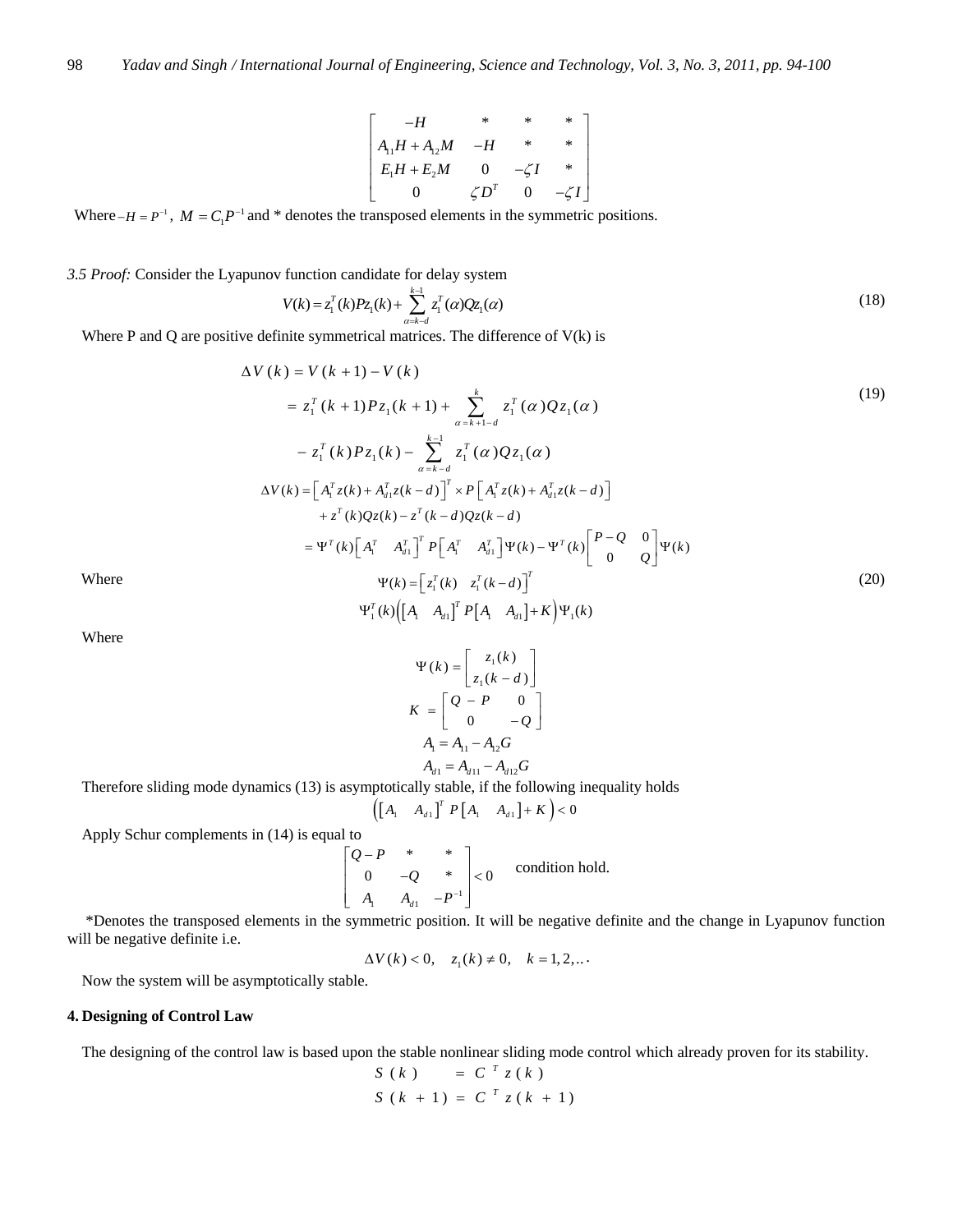Sliding mode condition

$$
S(k+1) = S(k) = 0
$$
  

$$
z(k+1) = Az(k) + A_d(k-d) + Bu(k)
$$

$$
C^{T} z(k+1) = C^{T} [Az(k) + A_{d}(k-d) + Bu(k)] = 0
$$
  
\n
$$
= C^{T} Az(k) + C^{T} A_{d}(k-d) + C^{T} Bu(k)
$$
  
\n
$$
C^{T} Az(k) + C^{T} A_{d}(k-d) + C^{T} Bu(k) = 0
$$
  
\n
$$
u(k) = (C^{T} B)^{-1} [C^{T} Az(k) + C^{T} A_{d}(k-d)]
$$
\n(21)

At the sampling instant of discrete-time system, the state trajectory will remain on the nonlinear sliding surface and system will be stable for ever in all the future time. It is proven that control law (21) drives the system trajectory on to the nonlinear sliding surface and maintains the trajectory on the sliding surface during subsequent time.

## **5. Conclusion**

In this paper, nonlinear sliding mode controller has been designed for the time delay in the discrete-time system. The nonlinear systems are highly unstable and the proposed algorithm of nonlinear sliding mode controller will have more effectiveness for solving the nonlinear systems.

### **References**

Bandhyopadhyay B., Deepak F., 2009. High performance tracking controller for discrete plant using nonlinear sliding surface, *IEEE Transactions on Industrial Electronics*, Vol.56, No.9.

- Bartoszewicz. A,, 1998. Discrete sliding mode control strategies, *IEEE Transactions Industrial Electronics,* Vol. 45, pp. 633-637.
- El.Ghezawi O.M.E., A.S.I.Zinober and S.A.Billings, 1983. Analysis and design of variable structure systems using a geometric, *Int. J. Control*, Vol.38, No.3, pp. 657-671, Sep,

Edward C. and Spurgeon S.K. 1998. Sliding Mode Control, Theory and Application London, U.K.: Taylor & Francis.

- Fiagbedzi Y. A. and A. E. Pearson, 1986. Feedback stabilization of linear autonomous time lag systems, *IEEE Transactions on Automatic Control,* Vol. 31, pp. 847-855*.*
- Furuta K., 1990. Sliding mode control of a discrete systems, *Systems and Control Letters*, Vol. 14, No. 2, pp. 145-152.
- Furukawa Y. and E. Shimemura, 1983. Predictive control for systems with time-delay, *International Journal of Control,* Vol. 37, pp. 399-412.
- Gao W., Y. Wang and A. Homaifa, 1995a. Discrete-time variable structure control systems, *IEEE Trans. Ind. Electronics*, Vol. 42, No.2, pp.117-122, Apr,.
- Golo G. and C. Milosavljevic, 2000. Robust discrete-time chattering free sliding mode control, *Syst. Control Lett.*, Vol. 41, No. 1, pp. 19–28, Sep.
- Gao W., Wang Y., Homaifa A., 1995b. Discrete-time variable structure control systems, *IEEE Transaction of Industrial Electronics,* Vol. 42, No. 2, pp. 117–122*.*
- Gao W.. 1998. The theory and design of variable structure control' Beijing science publishing company (in Chinese)
- Janardhanan S. and B. Bandhyopadhyay, 2006. Output feedback discrete-time sliding mode control for time delay systems, *IEE Proc. Control Theory Application,* Vol. 153, No. 4, July.
- Hu Q., Du C., Xie L., Wang Y, 2009. Discrete-time sliding mode control with time-varying surface for hard disk drives, *IEEE Trans. Control System. Technology,* Vol. 17, No. 1, pp. 175–183.
- Hung J.Y., W. Gao and J.C.Hung, 1993. Variable structure control: A survey, *IEEE Transactions Industrial Electronics*, Vol.40, No.1, pp.2-22, Feb.
- Jafarov E. M., 2000. Designing of sliding mode control for multi-inputs systems with multiple states delays", *Proc. of the America Control Conference,* Vol.2, pp.1139-1143.

Lee H.J., Jin Bae Park and Guanrong Chen, 2001. Robust fuzzy control of nonlinear systems with parametric uncertainties, *IEEE Trans. Fuzzy system,* Apr, pp. 369-379.

- Sarpturk. S.Z., Istefanopulos. Y., and Kaynak..O.,1987. On the stability of discrete-time sliding mode systems, *IEEE Transaction Automatic Control,* AC-32, pp.930-932.
- Spurgeon S.K., 1992. Hyper-plane design technology for discrete time variable structure control systems ," *Int. J. Cont*., Vol. 55, No.2, pp. 445-456, Feb,
- Utkin V.I., 1977. Variable structure control systems with sliding mode. *IEEE Trans. On Automat. Control,* Vol.22, pp. 212-222.
- Utkin V. I., 1976. Variable structure systems with sliding modes, *IEEE transactions Automatic Control*, Vol. AC-22, No.2 , pp. 212-221, Apr.